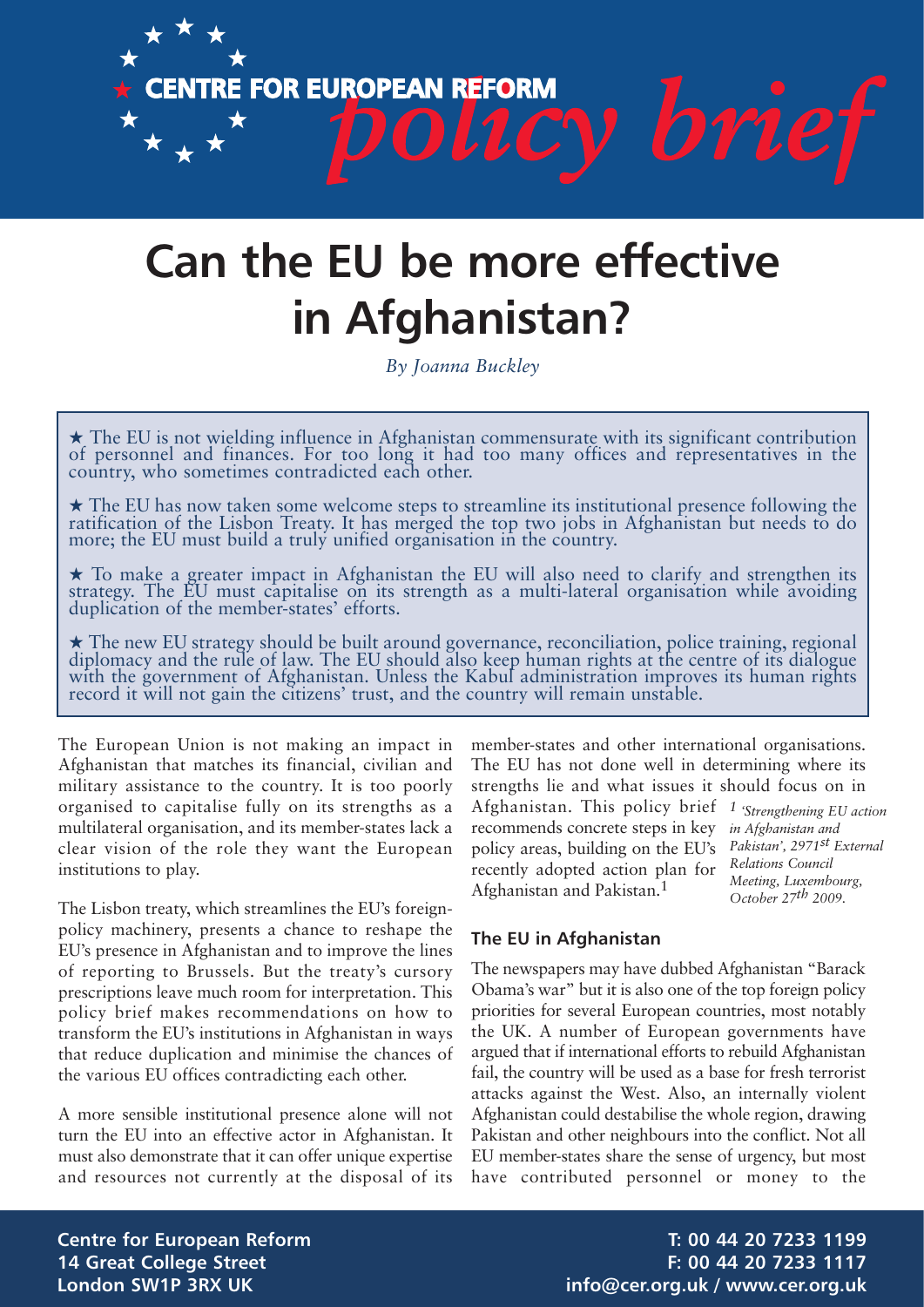reconstruction of Afghanistan. Even those not particularly concerned about Islamist terrorism worry that failure in Afghanistan would severely damage the credibility of the West and in particular NATO, which has committed billions of dollars and lost over 1,500 soldiers in the country since 2001.

Yet despite massive international assistance over the past eight years, the security situation is deteriorating: the number of attacks on international military forces, Afghan government officials, aid workers and Afghan civilians is up, as is the number of provinces in which attacks occur. The Kabul government lacks credibility, particularly following the elections in August 2009, which were marred by widespread fraud. Countries helping Afghanistan to rebuild disagree on how to tackle the political challenges, including corruption within the government administration, the lack of progress in developing the rule of law, a culture of impunity and the burgeoning narcotics industry.

The deteriorating security situation prompted a series of strategy reviews in 2009, including ones by the US, the UK and the NATO-led International Security Assistance Force (ISAF). The Obama administration has set out its new objective: it is moving away from 'state' or 'nation building' and limiting its overall goal in Afghanistan to that of countering the terrorist threat from the country. As the US Secretary of Defence Robert Gates told Congress in January 2009: "If we

*2 'Afghanistan top priority for US, but goals limited: Gates', AFP, January 27th 2009.*

set ourselves the objective of creating some sort of Central Asian Valhalla over there, we will lose."2 What this new US policy

means in terms of the duration and scope of the mission is less clear: General Stanley McChrystal's counterinsurgency strategy, which President Obama effectively adopted in December 2009, includes such expansive aims as improving governance, strengthening the rule of law

*3 See ISAF Commander's Counterinsurgency Guidance, http://www.nato.int/isaf/do cu/official\_texts/counterinsurgency\_guidance.pdf and 'The US Army/Marines Corp counterinsurgency field manual: US Army field manual no. 3-24', University of Chicago Press, 2007.*

and building the legitimacy of the Afghan government.3 But on balance the US seems to be trying to replicate the Iraq approach: a temporary 'surge' of forces followed by a quick drawdown. As President Obama announced in December 2009 that he would send 30,000 more troops to Afghanistan, he also stated that they would start coming back in 2011.

The EU should be at the forefront of crafting a new strategy for Afghanistan and guiding the collective assistance efforts there; cumulatively, its member-states and institutions have committed  $\epsilon$ 8 billion to Afghanistan's security and reconstruction from 2002 to 2010. But as things stand, the EU sets a poor example to others because its institutions and memberstates do not co-ordinate properly, and the EU's various agencies and governments often work at crosspurposes. In order to play a more effective role, the EU needs to improve vastly the way it formulates and implements its own policies for the country.

#### **The acronym soup**

The EU has several delegations in *4 The Lisbon treaty has* Afghanistan: the office of the Special Representative of the European Union in Afghanistan (EUSR), established in December 2001; the delegation of the European Commission4 to Afghanistan; and the EU Police Mission in Afghanistan (EUPOL), as well as bilateral missions of EU member-states.

*changed the name of Commission delegations to 'delegations of the European Union'. But, as of April 2010, they remained effectively subordinated to the Commission. This policy brief will therefore refer to them as 'Commission delegations', which they, for all practical purposes, still are.*

The EUSR's office was, until August 2008, led by Francesc Vendrell – who was the longest serving foreign diplomat in Afghanistan – and, subsequently, the former Italian ambassador to Afghanistan, Ettore Sequi. In February 2010, the EU appointed Vygaudas Usackas, previously foreign minister of Lithuania, as the first "double-hatted" representative of the EU in Afghanistan, merging the positions of the EUSR and head of the Commission delegation. Under his predecessors' political leadership, the EU was granted a seat at all high-level political fora and discussions. Ambassador Vendrell was particularly influential. As former personal representative for Afghanistan of the UN secretary-general and former head of the United Nations Special Mission to Afghanistan (UNSMA) until December 2001, he was intimately involved in preparing the political agreement that followed the fall of the Taliban regime. With a small team of political advisers, which included some of the foremost experts on the region, the political reporting by the EUSR's office has been regarded as some of the most informed amongst diplomatic missions; it remains a vital source of information and analysis for the embassies of smaller European countries.

The European Commission is one of Afghanistan's most important donors. It committed  $E1.8$  billion from 2002 to 2009, of which  $\epsilon$ 1.55 billion has already been distributed. This is less than the US has spent in the country since late 2001 – USAID alone has committed \$7.5 billion – but it makes Afghanistan the largest recipient of Commission aid in Asia. The Commission was for a long time also the largest contributor to the Law and Order Trust Fund, Afghanistan (LOTFA), the multi-lateral fund established to pay the running costs of the Afghan National Police (ANP). The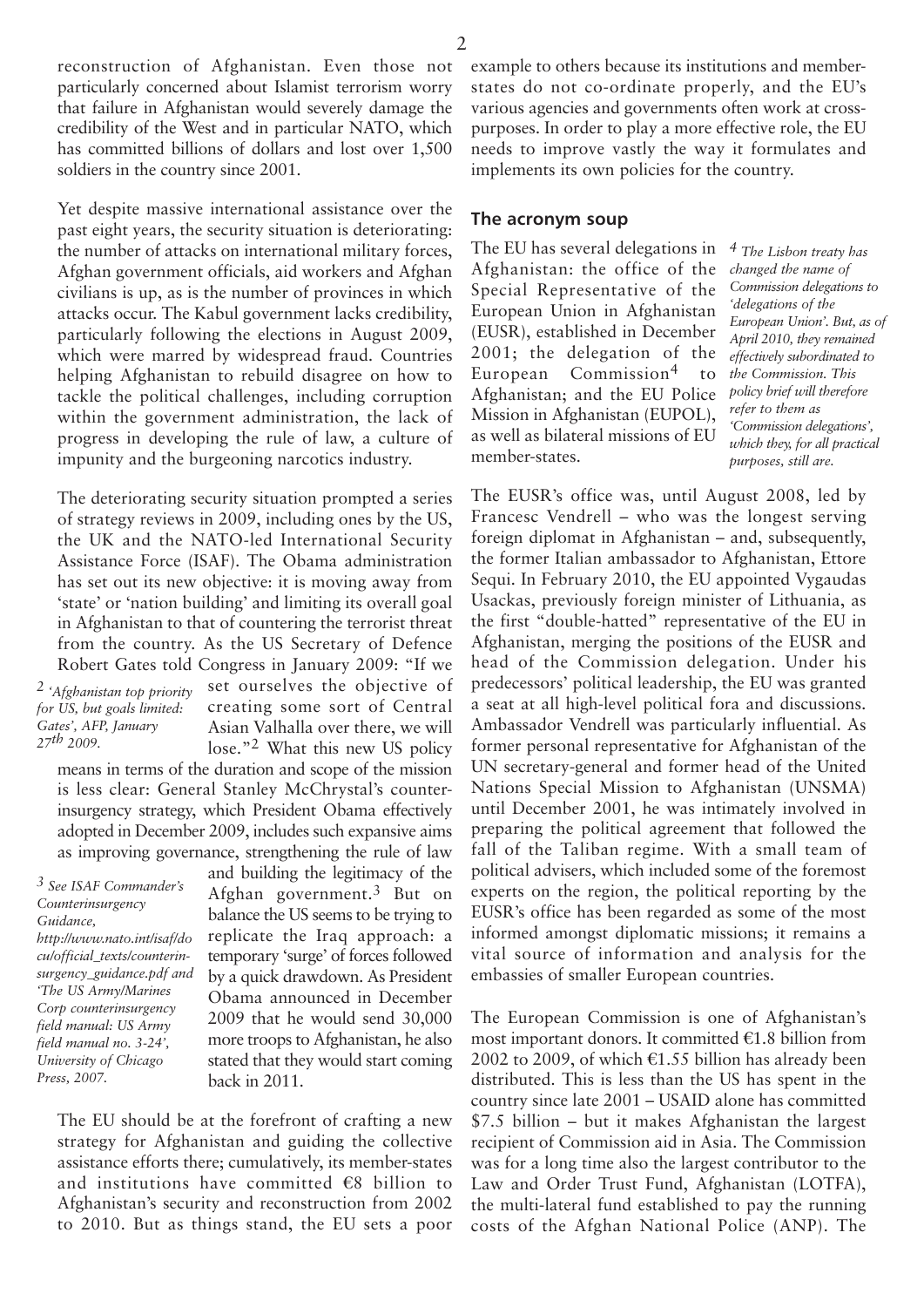European Commission contributed  $E35$  million to the UN fund to prepare the 2009 elections, and it deployed election observer missions (EOM) for both the 2005 and 2009 elections.

Several EU member-states have taken on the role of 'G8 lead nation' in critical sectors: the UK for counternarcotics, Italy for the justice sector and Germany for the police (prior to the launching of EUPOL). No fewer than 25 EU member-states have contributed troops to ISAF; together they represent over 30,000 of NATO's 100,000 troops in the country. The UK has the second largest contingent after the US. The Netherlands, Denmark, Romania, Estonia and Poland all have troops in insurgency-affected areas in the south and south-east of Afghanistan.

## **What does the EU want in Afghanistan?**

For all its multiple offices and assistance programmes, the EU's contribution adds up to less than the sum of its parts. This is because the EU's strategy for Afghanistan is vague and its institutional framework is confusing. To become a more effective actor the EU will need to define what unique strengths it offers as a multilateral body. This will require clarifying how it bolsters rather than undermines the bilateral contributions of its member-states, and how its activities fit into the broader international assistance effort.

The EU has done a poor job articulating its view on the right strategy for Afghanistan and its role in it.

*5 'EU-Afghanistan Joint Declaration: Committing to a new EU-Afghan partnership', Strasbourg, November 16th 2005.*

*6 'The Afghanistan Compact, building on success: the London conference on Afghanistan', January 31st – February 1st 2006.*

It is committed to the implementation of the EU-Afghanistan Joint Political Declaration<sup>5</sup> and the Afghanistan Compact6, adopted by the London conference in early 2006. But these provide only general guidance, outlining broadly stated and ambitious goals. For example, on the subject of the rule of law, the Afghanistan Compact states that "by end-

2010, the legal framework required under the constitution, including civil, criminal and commercial law, will be put in place, distributed to all judicial and legislative institutions and made available to the public".

The EU's confusing institutional structure has not helped – with so many institutions and governments involved it is not obvious who should take the lead on drafting concrete strategies and consolidating them

into one 'EU plan'. The EUSR has a mandate for overall EU political co-ordination but his official influence is limited. While he regularly briefs EU member-states and the Commission, they are required merely to "make best efforts to assist the EUSR in the implementation of

the mandate".7 The special *7 Council Joint* representative is therefore unable *Action 2010/168/CFSP,* to develop coherent policy *article 12,2.*positions unless member-states

voluntarily follow his guidance. This is no different from most EU missions in the world: national representations of the member-states often co-operate poorly with one another and the EU delegations. But Afghanistan poses an additional challenge: most EU member-states represented there also contribute troops to ISAF. The military mission commands most of the governments' attention, and drives their national priorities; the EU is fighting a losing battle for the attention of European capitals. As one European diplomat said: "In a sense the EU representation is a fig leaf; when push comes to shove most countries prioritise their national interests. This is especially true of some of the larger nations."

The EUSR should receive more direction from Brussels, where governments of the member-states meet to discuss the strategy for Afghanistan. But little guidance has been coming: the secretariat of the Council of Ministers for a long time had only one desk officer covering both Afghanistan and Pakistan (this has now been increased to two). Nor is Brussels doing enough to keep the EUSR in the loop. The Kabul office was only recently connected to the internal communication systems of the EU; for the past several years the special representative had to ask national embassies for copies of internal EU reports. EUSR staff members used public e-mail accounts including Hotmail and Gmail to communicate. (In contrast, both the Commission delegation and EUPOL have established internal communications systems.)

The little direction the EUSR receives from Brussels is clouded by the varying domestic political agendas of the EU member-states. In recent years European governments have come under growing domestic pressure to justify their military presence in Afghanistan, especially during a time of economic crisis. The governments have responded by prioritising short-term stability over long-term security. Fearful of 'rocking the boat', most EU capitals were initially unwilling to question the credibility of the electoral process for the August 2009 elections or to take a strong position with the Afghan government on corruption or human rights abuses.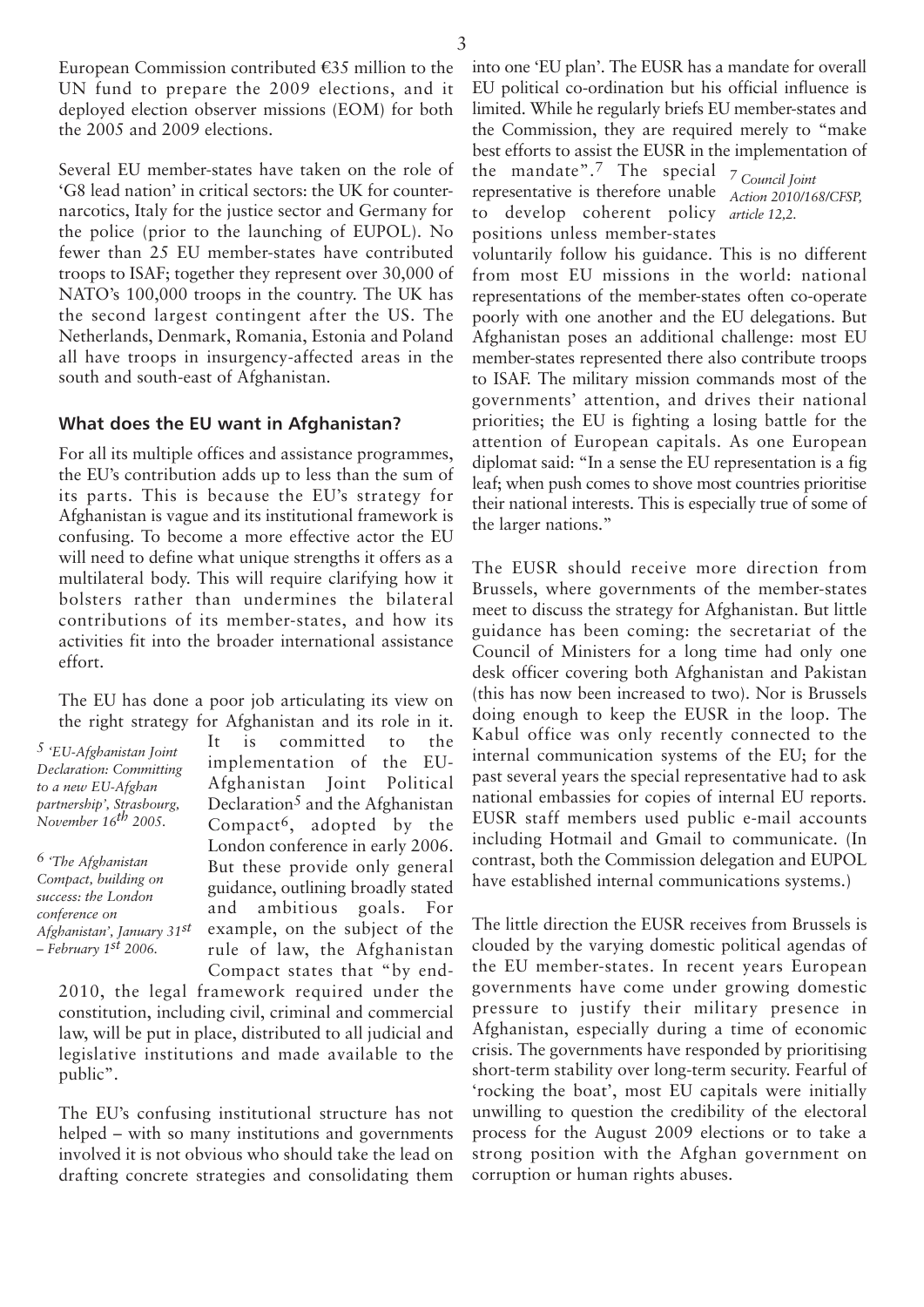## **EUPOL disappoints**

The EU police mission in Afghanistan best illustrates the shortcomings of the European Union's engagement. Hailed at its launch as the EU's most important commitment, it has suffered from weak leadership, excessive security restrictions, a limited mandate and lack of strategy.

EUPOL was launched in 2007, when it had become obvious that the outside powers had erred by failing to pay enough attention to the reform of the Afghan security and justice sectors, in particular the police. The EU initially started planning a 'rule of law' mission, with the advice of the EUSR's office: this would have focused on reforming the police in conjunction with strengthening the justice sector and building links between the two. But disagreements between the Council and the Commission resulted in the Council proceeding to launch a separate police training mission, EUPOL, while the Commission started its own justice programme.

Despite this, EUPOL was broadly welcomed by the government of Afghanistan and western countries. The German Police Project Office (GPPO), which EUPOL replaced, had managed the Kabul Police Academy and trained many officers, but not enough to meet the growing demand for personnel performing traditional policing duties. The US-led training programme taught the recruits to perform essentially soldiering tasks in order to turn around the deteriorating security situation. Afghanistan looked to the EU to train the ANP to fulfil its civilian policing duties and develop specialist capabilities such as criminal investigation and border policing. EUPOL was also supposed to focus on the linkages between police reform and the broader aspects of the rule of law, such as the judiciary – an area which many felt the US had neglected. Criminal activity and the inability of the police and courts to apprehend and prosecute criminals has a more persistent and daily impact on the lives of the general Afghan population than terrorism. In fact, one of the sources of the Taliban's popularity is its willingness to dispense a form of justice, albeit brutal.

When the EU police mission started in June 2007, it did so prematurely. The German government wanted the transition from GPPO to EUPOL to occur during Germany's presidency of the EU, so it rushed EUPOL into launching long before it was ready. It had only four staff in Kabul at the time, and they had no access to the internet and no vehicles. The majority of the 'EUPOL' staff were in fact police from missions of individual EU member-states hastily re-badged; few received instructions on how their new mission differed from the old one. Many EU member-states showed scant interest in the mission; they were slow to deploy sufficiently qualified personnel or to finalise agreements allowing EUPOL staff to be located at national military bases or 'provincial reconstructions teams', joint civil-military forces working throughout the country. For long after it began, EUPOL did little more than work on administrative, procurement and recruitment issues. To make things worse, the EU imposed restrictive security regulations on its staff, limiting their movements around Afghanistan. EUPOL could only travel in two-car convoys with armed personnel – even within the city limits of Kabul – so the staff barely interacted with counterparts in either the international community or Afghan government. The mission underestimated the need for civilian experts. Even though one of its goals was to improve the wider rule of law, it initially hired only one expert in the field.

Arguably, EUPOL's biggest failure was its vague and misguided mandate. The mission prioritised training, mentoring and advising of the Afghan Ministry of Interior (MoI) and the ANP without assessing whether these were effective methods or where the greatest needs were. For example, the mission's area of operation was restricted to the regional and provincial level although it was clear that police reform needed to focus at the local, district level where the daily contact between the Afghan police and population occurs. At the same time, the US put an estimated \$2.5 billion specifically into a district-level police training programme, to which the EU could not contribute because of the police mission's mandate.

EUPOL also ignored the politics of police reform in Afghanistan. The MoI and ANP are deeply factional and corrupt institutions: appointments, equipment and weapons are distributed in return for kickbacks. But most of EUPOL's policy suggestions revolved around technical and operational issues and neglected the big picture problems including links between drug traffickers and the Afghan police, as well as its infiltration by insurgents. In the process, EUPOL failed to take advantage of expertise either within its own mission or the EUSR's office.

The reason for this failure lies partly in the operational control of EUPOL. The mission is managed by the Civilian Planning and Conduct Capability (CPCC), the EU's command centre for civilian operations. The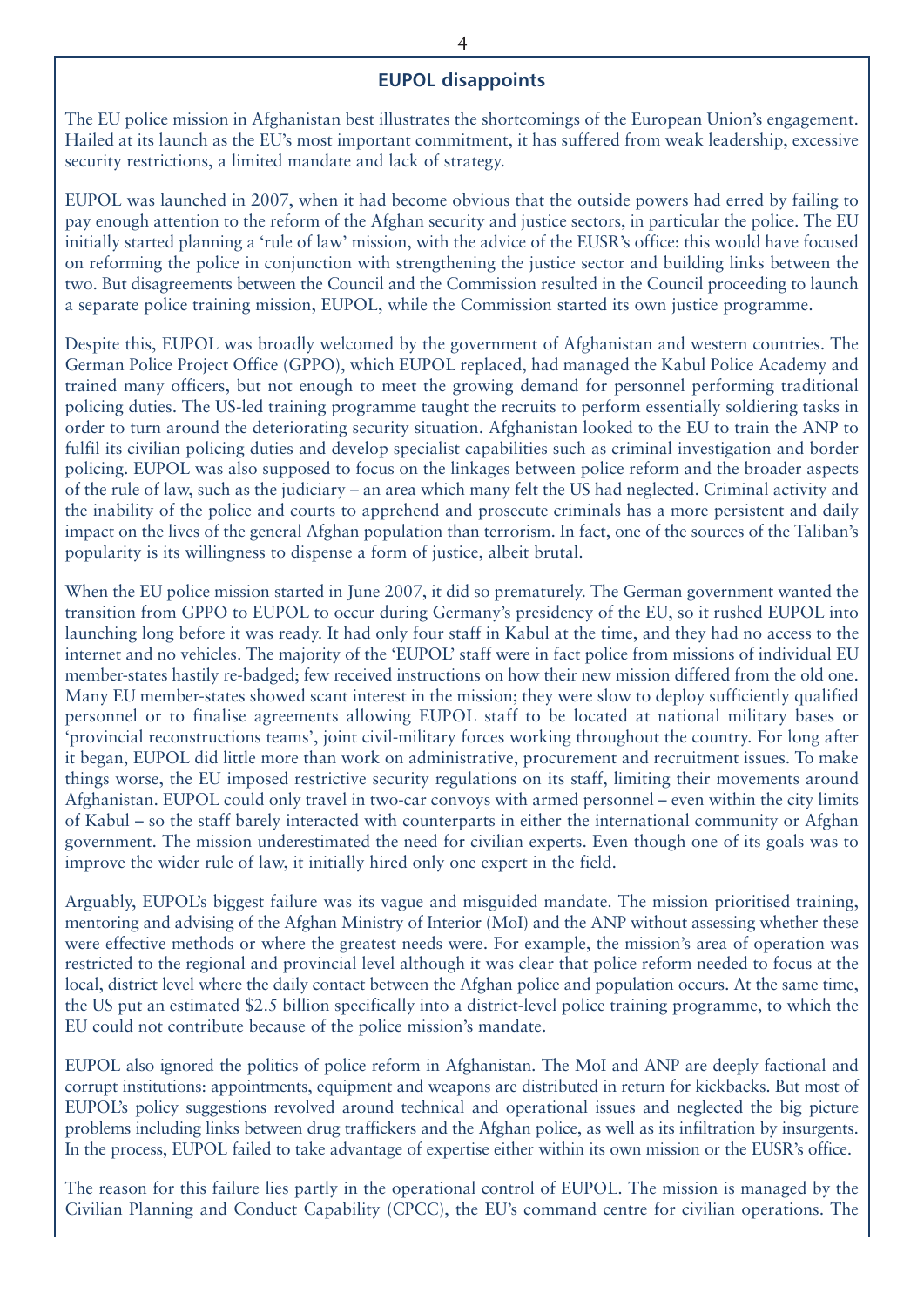CPCC theoretically comes under the political control and strategic direction of the Political and Security Committee (PSC) of the Council of Ministers but this body gave little strategic input. Almost all guidance came from the CPCC, which is based in Brussels and is primarily an operational body with technical (policing and military) rather than regional expertise. The EUSR's office is limited to providing local political guidance.

There are indications that the police mission is starting to improve: the rule of law unit has expanded, EUPOL has deployed representatives in 16 provinces and is taking the lead on developing policy on anti-corruption measures. The mission, however, still struggles to expand. At the time of writing it had around 245 staff of the 400 pledged in 2008. Countries participating in EUPOL continue to run bi-lateral policing programmes; they find EUPOL too inflexible and prefer to do things their own way. Since 'handing over' to EUPOL the German policing mission has actually increased in size. France, Italy, the Netherlands, Portugal and Spain (the five countries of the European Gendarmerie Force, a multilateral police force separate from the EU) have committed forces to the NATO Training Mission in Afghanistan rather than to EUPOL.

## **When more is less**

Besides the absence of a coherent EU strategy, the EU's other main problem in Afghanistan lies in the profusion of representations. These guarantee that the numerous bilateral missions and EU delegations work at cross-purposes, thus undermining their influence.

Until February 2010, there was both a resident EUSR and a head of the Commission delegation, making it unclear who spoke for the EU in Kabul. The EUSR was generally viewed as the political representative of the EU. But his office had no funding at its disposal to support policy decisions as all direct EU funding was channelled through the European Commission. The Commission delegation reported to the European Commission in Brussels, and the EUSR's office reported to the Secretary General/High Representative of the EU and the Political and Security Committee. The EU's new Lisbon Treaty, which entered into force in December 2009, has resolved some of these problems (see 'Bringing Lisbon to Afghanistan', below). But many of its provisions remain to be implemented. The EU now has a 'double-hatted' representative in Kabul and the staff of the two offices are shortly to be combined. But there is little clarity on how to merge the responsibilities of the staff, so some of the bureaucratic firewalls risk persisting.

This creates much confusion amongst Afghan government interlocutors who are not familiar with the EU's intricate institutional structure. At the Joint Co-ordination and Monitoring Board, the highest-level co-ordination body between the government of Afghanistan and representatives of foreign governments and institutions, both the EUSR's office and the Commission are represented, along with several EU member-states. There have even been suggestions that EUPOL be granted an additional seat.

These divisions are replicated at international meetings on Afghanistan. At the International Conference in support of Afghanistan in Paris in June 2008, officials from the Council of Ministers, the European Commission, European Parliament, European presidency (at that time held by Slovenia) and individual EU member-states all gave speeches. More recently, following the appointment of Richard Holbrooke as the US special representative for Afghanistan and Pakistan, several EU member-states announced their own special representatives, including the British, French and German governments. The 'European' special envoys for a while held co-ordination meetings among themselves.

The various EU institutions and member-states do make an effort to work together. At the ministerial level, policy discussions take place annually between Afghanistan and representatives of the European Council, Commission and the presidency. In Kabul, EU delegations and EU memberstates discuss policy at several fora, including the monthly EU heads of mission meeting and the EU Human Rights Group. The EUSR, the Commission delegation and EU presidency also occasionally meet with Afghan officials to convey agreed messages or démarches on certain issues. But these mechanisms are all ad hoc; the EU comes together on some issues but institutions and member-states contradict each other on others. As a result, the EU is failing to provide sufficient guidance or leadership on policy matters.

### **What next for Afghanistan and the EU?**

The EU faces a two-fold challenge: sorting out its confusing footprint in Afghanistan and producing a coherent set of policy priorities. These must fit into the global strategy for the country but they must also be rooted in the EU's particular strengths. The EU must not replicate what NATO or other national delegations do well already; it is important that the EU office in Afghanistan does not become 'yet another European embassy'.

Afghans have become increasingly critical of their government's multiple failings, including corruption,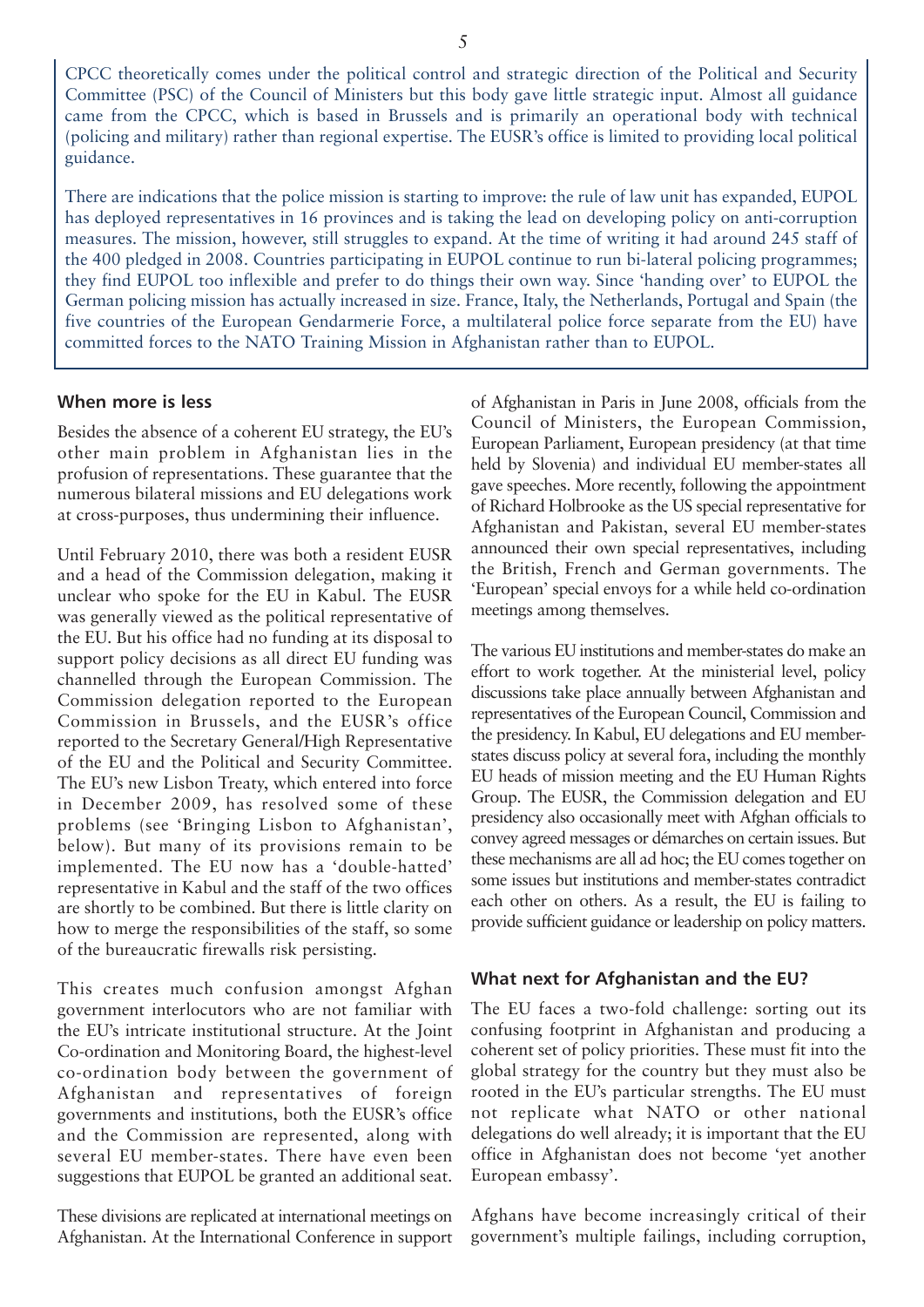failure to deliver services and participation of former warlords in government. More and more foreign governments and institutions are coming around to the view that Afghanistan will need some tough love. Western leaders present at President Hamid Karzai's inauguration in November 2009 uniformly pressed him to tackle

*8 'UK "may have 40-year Afghan role"', BBC News Online, August 8th 2009, and 'Counterinsurgency Field Manual: Afghanistan edition', Foreign Policy interview with General David H. Petraeus, January/February 2009.*

corruption. But raising the standard of governance in Afghanistan is a long-term project. US and UK officials with experience in Afghanistan have acknowledged that foreign troops and civilian workers will need to remain in the country for many more years.8

The EU should pressure foreign governments and institutions involved in rebuilding Afghanistan to focus on establishing democracy, good governance, the rule of law and respect for human rights. Without a government in Kabul committed to these principles, the efforts to stabilise Afghanistan are bound to fail. As one senior EU official observed: "The western game plan is to give the Kabul government enough breathing room to establish its authority throughout the country. But we cannot succeed if that government is rejected by the Afghans for being corrupt and incompetent."

A strategy built around rule of law, governance and human rights also plays into the EU's strengths. These principles form the basic tenets of the EU's common foreign and security policy, and the EU has the required capacity and technical expertise to make a specific contribution. In fact, many Afghans look to the EU to uphold these values on the understanding that the US is more concerned with security than governance or human rights. The EUSR's office has traditionally taken a strong stand on human rights. Many of the European embassies are happy for the EU to take responsibility for developing and representing positions on this sensitive subject because they cannot easily raise it with the Afghan government bilaterally.

In October 2009, EU foreign ministers adopted a new action plan for Afghanistan and Pakistan. It highlights key areas for the EU to focus on: enhancing regional cooperation, supporting political dialogue in Afghanistan, reintegrating insurgents as well as building civilian capacity, sub-national governance, democratic institutions, the rule of law, policing and the agricultural sector. The action plan is short on detail and the ministers have requested the Council secretariat, the Commission and the member-states to jointly develop a comprehensive implementation plan. This provides a chance for the EU to clarify what its specific role in Afghanistan will be and to sort out its messy footprint on the ground.

## **Beyond Afghanistan**

Regional diplomacy is one area where the EU is already engaged but where it needs to make greater effort. To make progress in Afghanistan, the EU, the US and other key powers involved in the country's reconstruction must secure support from the regional power-brokers, including Pakistan, Russia and Iran, but also the Central Asian republics. The US government has taken to talking of Afghanistan as part of a broader 'Af-Pak' problem, based on the acknowledgement that insurgents in Afghanistan are using Pakistan as a safe haven to train, recruit and conduct attacks on both sides of the border.

The EU has taken some steps to widen its approach. It held its first-ever summit with Pakistan in 2009 and joined the Friends of Democratic Pakistan Group, an association of governments and international organisations established in 2008 to support stable development in the country. The mandate for the EUSR in Afghanistan was expanded in 2009 to include Pakistan but then limited again to Afghanistan in early 2010. The EU should reconsider: a broader regional approach makes more sense.

The internal challenges in Pakistan are overwhelming – the security situation is perilous and the government in Islamabad exercises limited control over the areas bordering Afghanistan. It will be difficult to encourage cross-border co-operation until these challenges are resolved. In the meantime, international organisations and governments can pursue two different tracks.

The first involves low-level confidence-building mechanisms between local representatives and communities living along the border. The idea is to build trust between the communities and to create incentives for turning away from violence by enhancing trade and facilitating cross-border co-operation. The US and the UN will have to lead; the military forces based in the provinces bordering Pakistan are predominantly American, and the United Nations Assistance Mission in Afghanistan (UNAMA) is the only organisation with the capacity and mandate to oversee such an approach. But should UNAMA and the US succeed in encouraging greater trade links, the EU should be ready to assist the effort financially, and to lend technical expertise, for example by helping to negotiate free-trade agreements.

The second track requires a high-level diplomatic effort aimed at addressing long-term conflicts between all parties in the region. It will be almost impossible to resolve the problems between Afghanistan and Pakistan without improving Pakistan's relationship with India, and without securing greater co-operation from Iran.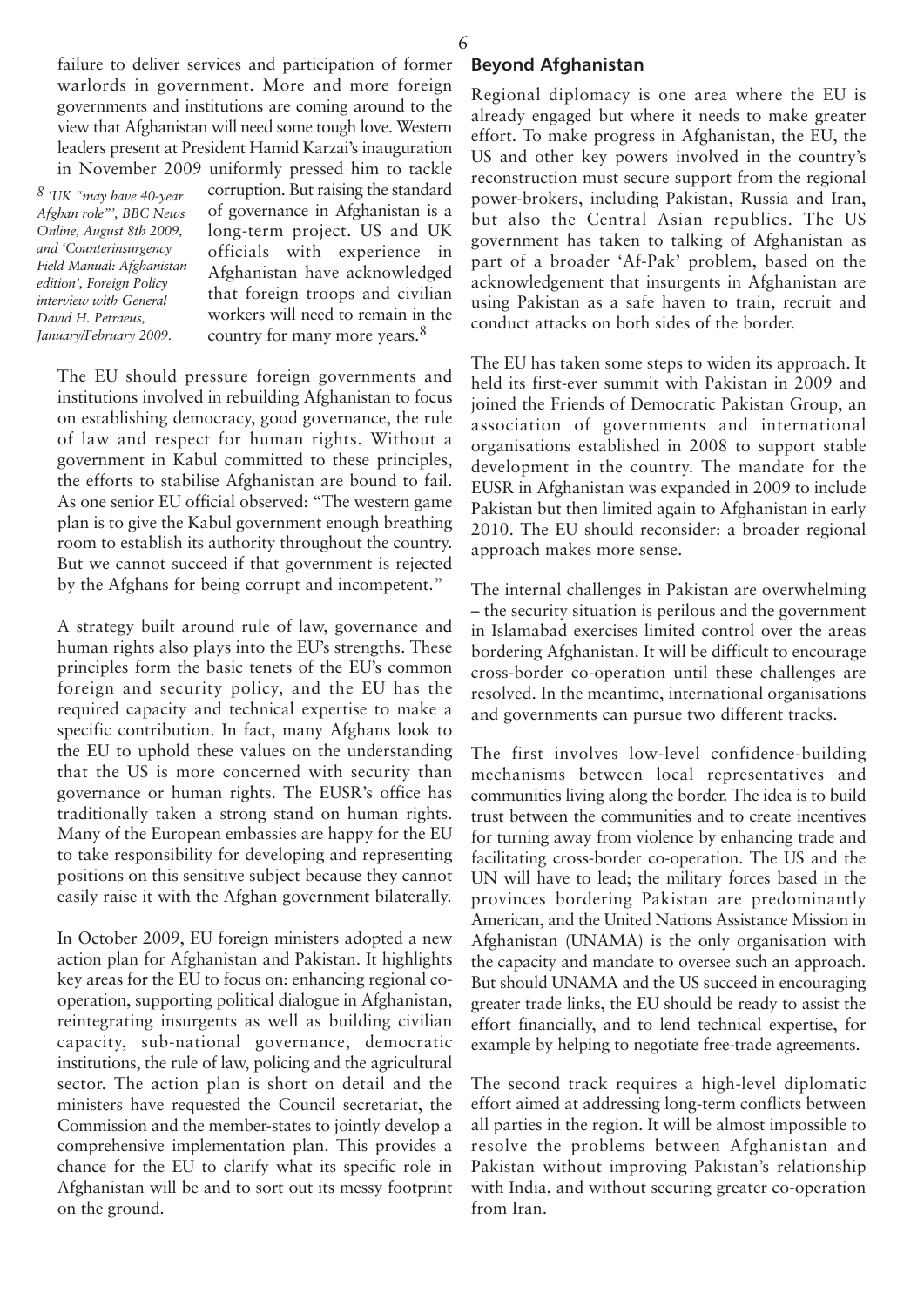Until the presidential elections in Iran in June 2009, the EU was well-placed to engage Tehran given the diplomatic ties between both parties. But relations soured after the regime had used force to suppress opposition protests against alleged cheating in the elections. So the EU should focus on enlisting the Central Asian republics in the effort to rebuild Afghanistan. Uzbekistan and Kyrgyzstan are assisting the military campaign there by allowing NATO member-states to base logistical centres on their territory. Central Asia also provides trading routes for goods moving in and out of Afghanistan, and electricity from Uzbekistan has made it possible to establish a nearly uninterrupted power supply to Kabul.

The EU has a long-standing commitment to Central Asia through programmes implemented by the European Commission. In July 2005, the Council of Ministers also appointed an EUSR for Central Asia. The mandates for both the EUSR in Afghanistan and

*9 'Council Joint Action of February 16th 2009' extending the mandate of the European Special Representative for Central Asia.*

the EUSR for Central Asia<sup>9</sup> stipulate that their activities should be co-ordinated but the two offices should also make greater effort to develop a comprehensive strategy. The special representatives should

meet regularly and their offices should frequently exchange information. In the long run, the EU should explore whether it can finance collaborative programmes between Central Asian states and Afghanistan, like the US did when it paid for Afghanistan to be linked to Uzbekistan's electricity grid.

### **Future policy priorities**

#### *\* Elections*

The EU's efforts to improve governance in Afghanistan should begin by helping to prevent future electoral fraud, focusing in the short-term on the parliamentary elections currently scheduled for 2010. The 2009 presidential poll set a terrible example. Although the EU election observer

*10 'Afghanistan: Elections and the crisis of governance', International Crisis Group Asia Briefing, November 25th 2009.*

*11 '1.5 million Afghan votes 'suspicious': EU observers', AFP, September 16th 2009.*

mission initially declared the poll a "victory for the Afghan people"<sup>10</sup> it soon reversed itself amidst allegations in the international press of wide-spread fraud, corruption and security problems. Eventually, the EOM announced that as many as 1.5 million votes could be "suspicious".11 The allegations of

fraud have further dented the credibility of president Karzai (who was eventually re-elected after his main challenger withdrew), thus setting back foreign efforts to strengthen Kabul's authority over the country.

The fiasco was predictable and probably preventable had the EU and other foreign actors paid sufficient attention during the build-up. The voter registration process conducted in 2008 was flawed, and the

candidate vetting process for both the presidential and provincial council elections was inconsistent, as a number of observers pointed out.12 This all but guaranteed that the election would end in accusations of fraud and that the Afghan public would not view the result as legitimate.

On December 16<sup>th</sup> 2009, the EOM released its final report,13 which contains sensible ideas on how to avoid a repetition of the 2009 elections. It suggests strengthening the capacity, and ensuring the autonomy of, the Independent Election Commission and *12 'Afghanistan's election challenges', International Crisis Group, June 24th 2009 and Martine van Bijlert, 'How to win an Afghan election: Preparations and practices', Afghanistan Analysts Network, August 2009.*

*13 European Union Election Observation Mission to the Islamic Republic of Afghanistan, 'Final report on the presidential and provincial council elections', August 20th 2009.*

improving the vetting procedures. The EU should place its full political weight behind the recommendations made in the report. It should also focus on building the legitimacy of the institutions of state through support to civil society, political parties and initiatives to improve governance.

#### *\* Reconciliation and reintegration*

The Afghan government has requested international support for a reconciliation and reintegration effort. What precisely this means in practice is not yet clear; there is currently no agreed strategy or effective framework for implementation. But it will include measures to coax insurgents away from violence by providing alternative opportunities (reintegration), most probably coupled with some kind of high-level political deal with the Taliban (reconciliation).

Common sense dictates that talks between the Kabul government and those insurgents open to negotiations will at some point require the services of a neutral broker. The Afghans view the US and NATO as parties to the conflict so they will not be able to serve as mediators. The United Nations should, in theory, lead. But the UN mission, UNAMA, lost much credibility following its perceived support for the Karzai government during the fraudulent 2009 elections. UNAMA is also in turmoil following the resignation of several political advisers in protest at the mission's handling of the elections.

The EU should explore how it can assist the Afghan government's efforts to reintegrate former fighters. Just as importantly, it should think through how it can contribute to any future reconciliation process, taking advantage of its image as a western power in partnership with, but distinct from, the US government. One useful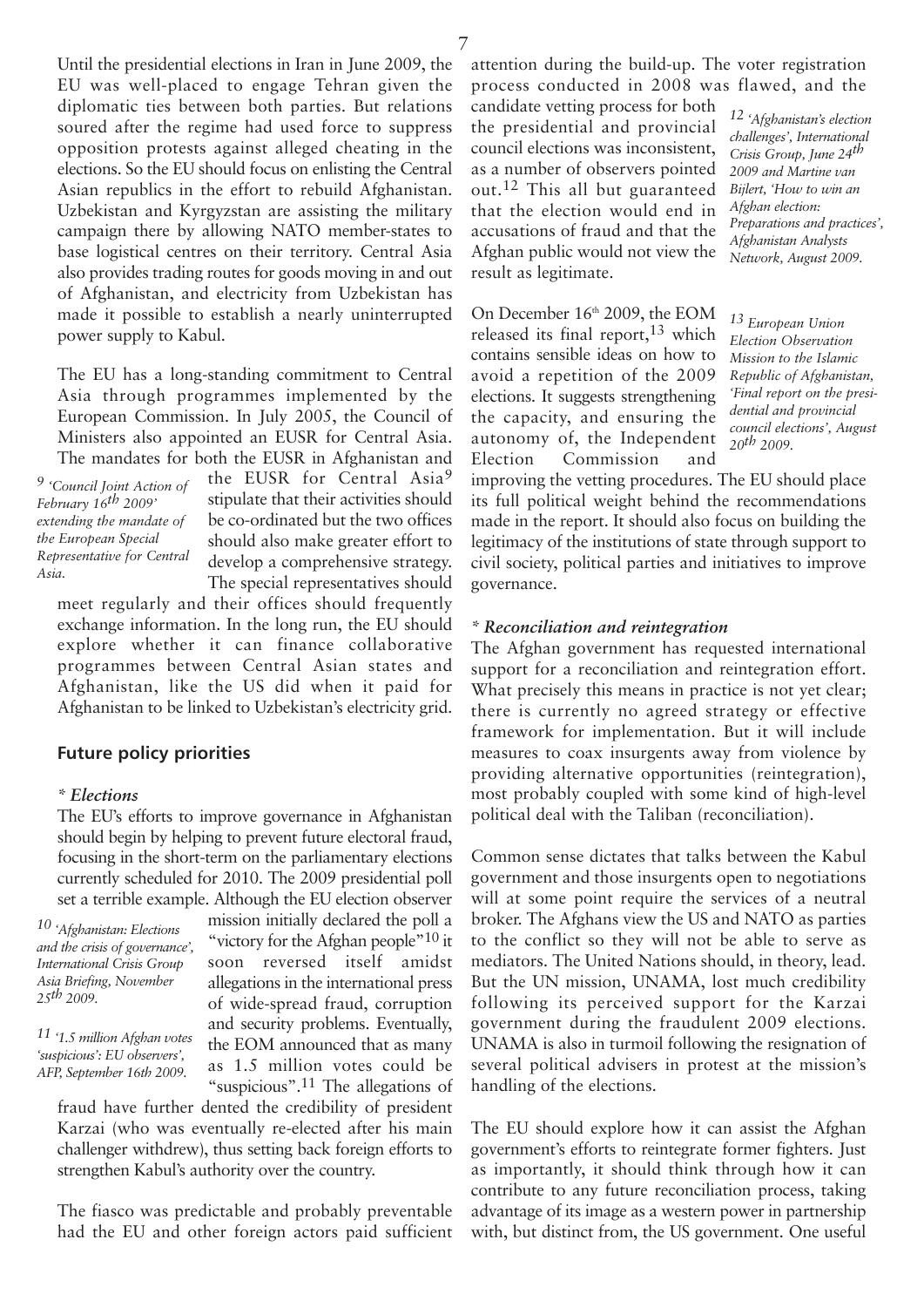contribution would be to name an eminent personality to help broker peace between Kabul and moderate factions among the insurgents.

### *\* Fight against corruption*

Foreign donors are belatedly starting to put greater pressure on the Afghan government to tackle corruption. The October 2009 EU action plan for the first time included clear and targeted anti-corruption measures as a key policy area. However, it makes no mention of conditionality – the policy of linking aid to the Kabul government with specific policy steps – to tackle corruption. That is a mistake. The European Commission is one of the few international organisations to have placed conditions on assistance: it attached strings to disbursements from the multi-lateral fund, LOTFA, established to pay the salaries of the Afghan police. It did so following reports of pervasive corruption, including the payment of "ghost" policemen (LOTFA pays the salaries of some 100,000 ANP but a large proportion of them either do not work or do not exist).

This was potentially a very important step: LOTFA is one of the few tools that foreign donors have at their disposal to insist on greater accountability within the ANP. And while the US administration has rightly lobbied for a large increase in the numbers of Afghan police it has so far failed to present a clear plan on how to increase transparency or tackle corruption within the force.

However, the impact of the Commission's use of conditionality was limited: it acted unilaterally without consulting with, or gaining agreement from, the EUSR's office, EUPOL or those EU member-states that contribute to LOTFA bilaterally. As a result there was little political backing for the decision. In the end, other donors to LOTFA footed the portion of the bill that the Commission withdrew, causing tension amongst the donors. This was a missed opportunity. The EU should make greater use of conditionality while pressuring others to do similarly; it should also urge other donors to co-ordinate the conditions they attach to aid.

### *\* Policing and justice*

Despite its failings, EUPOL represents the best tool for the EU to build up the Afghan National Police – which, in turn, is a key pre-condition for the withdrawal of foreign troops. However, the mission must undergo a thorough review of its mandate and structure, removed from the political and personal sensitivities that have so far blocked proper change.

While EUPOL needs more staff, an increase in personnel alone will not bring success. The mission should above all relax security restrictions on where

and how EU police can operate. These prevent them from effectively liaising with the Afghan police and public. The EU should also strengthen the rule of law aspect of its mission. It needs to hire more civilian justice and political experts, including qualified national staff, to help build the linkages between the police and the criminal justice sector including functioning courts and prisons. Without these, the work of the police will come to nought. And EUPOL must find a better way to retain institutional knowledge in Afghanistan, whether by extending the duration of the rotations, or by making sure rotations overlap to allow outgoing police to impart their knowledge to their successors.

## **Bringing Lisbon to Afghanistan**

No matter how much the EU improves its strategy for Afghanistan the changes will make little difference unless it also transforms the way it operates on the ground. Most of the institutional problems outlined earlier in this study – too many EU offices barely coordinating with one another – are not peculiar to its engagement in Afghanistan; European officials working in Bosnia-Herzegovina and elsewhere would immediately recognise the difficulties.

Some of these problems will now be resolved following the ratification of the Lisbon Treaty. A new EU high representative for foreign and security policy, Catherine Ashton, has taken over the duties previously exercised by the commissioner for external relations as well as the foreign policy duties of the Council's high representative. She needs to be able to lean on the EU governments to streamline their Afghan policies in ways that the commissioner for external relations could not. The treaty will also create one unified 'external action service' (EAS) by merging the foreign policy units of the Council of Ministers with those parts of the European Commission that work on issues of external relations. This should create much needed synergy in Brussels between the people who decide how the EU spends its money in Afghanistan and those who set the overall strategy for the country.

But the contours of the new foreign policy machinery are unclear, and the changes may take years to come into force; the EAS was still in the process of being set up in the early months of 2010. Catherine Ashton submitted an EAS 'organigram' in April. But this is unlikely to resolve fully all questions surrounding the reorganisation of the EU's presence abroad.

The EU should not wait for EAS negotiations to conclude before taking steps to address the most glaring problems with its institutional footprint in Afghanistan. The positions of the EUSR and head of the Commission delegation were merged on February